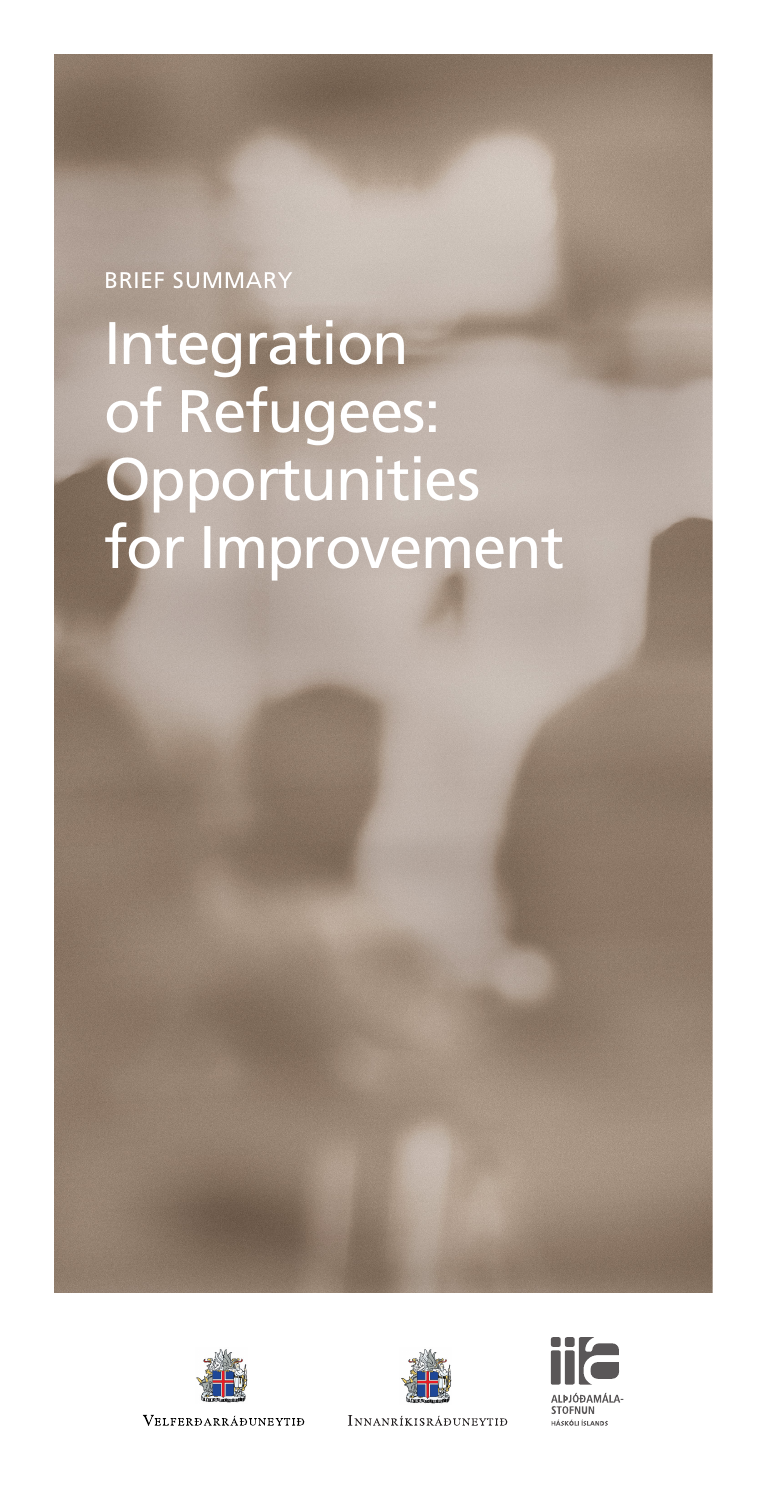# Brief summary of the main conclusions

### Chapter 1

#### The first section of the report evaluates the status of refugees in Iceland today and explores their opinions on the services offered to them.

The Social Science Research Institute conducted a survey among refugees who received the right to reside in Iceland in the period 2004-2015. The target population for the survey comprised 255 individuals aged 18 or older.

- A glance at the target population immediately reveals information that could be used in policy making. Firstly, the population is young. Refugees who have been granted Icelandic residence permits in the last 12 years are almost all under 50 and therefore the oldest age bracket appearing in the report is 46 and older.
- Secondly, the refugees almost all live in the south west of Iceland. Only around a fifth live outside the capital area, most of whom are in Reykjanes or Akranes.
- Thirdly, the majority of the refugees, around 72%, have been granted Icelandic residence permits following an asylum application and therefore came to Iceland on their own initiative rather than as part of a refugee quota.
- When preparing the survey it proved difficult to find data on the number of refugees who have been granted residence permits in the relevant period. Statistical information on refugees in Iceland could therefore be better managed with the aim of better understanding their potential needs.
- The results of the survey itself unfortunately are not terribly significant as an indication of the status and wellbeing of refugees in Iceland due to a poor response rate. Despite the use of varied methods of data collection, the response rate was only 15%. The primary reason for this appears to be that refugees were wary of responding to the survey out of fear that their answers could be passed on to other parties or used against them. These results should only be viewed as a clue to the reality of the situation and must not be used to generalise about the refugee population as a whole.

It is, however, worth highlighting a few interesting conclusions. The questions on the kinds of services offered to refugees after being granted Icelandic residence permits revealed a difference between quota refugees and those granted residence permits following an asylum application.

- Asked what services they had received after being granted an Icelandic residence permit, 88% of quota refugees mentioned accommodation, compared to just 32% of those who came on their own initiative, a significant difference.
- There was also a significant difference regarding whether respondents had received assistance from a support family assigned by the Red Cross; 88% of quota refugees had been assigned a support family, compared to 18% of those who came on their own initiative.
- The questions on trust in the various institutions involved in refugee matters revealed that the majority of respondents were not aware of the Multicultural and Information Centre. Of the institutions included in the questions, the Red Cross was the most trusted, with 67% of respondents having high or very high levels of trust in it. Around 50% had high or very high levels of trust in the Directorate of Immigration and the Police. Just over 30% had high or very high levels of trust in Social Services.
- Three quarters of respondents live in rented accommodation. Half of respondents are on the public rental market and 27% in rented accommodation provided by the relevant municipality.
- Only 16% reported that their financial situation was good or very good. 70% of respondents had a monthly income of ISK 300,000 or less before tax.
- 42% of respondents were in paid employment, 18% were students, 13% job-seekers and 21% were unable to work. The majority of those in employment, 69%, worked in service, care, or sales positions. Two thirds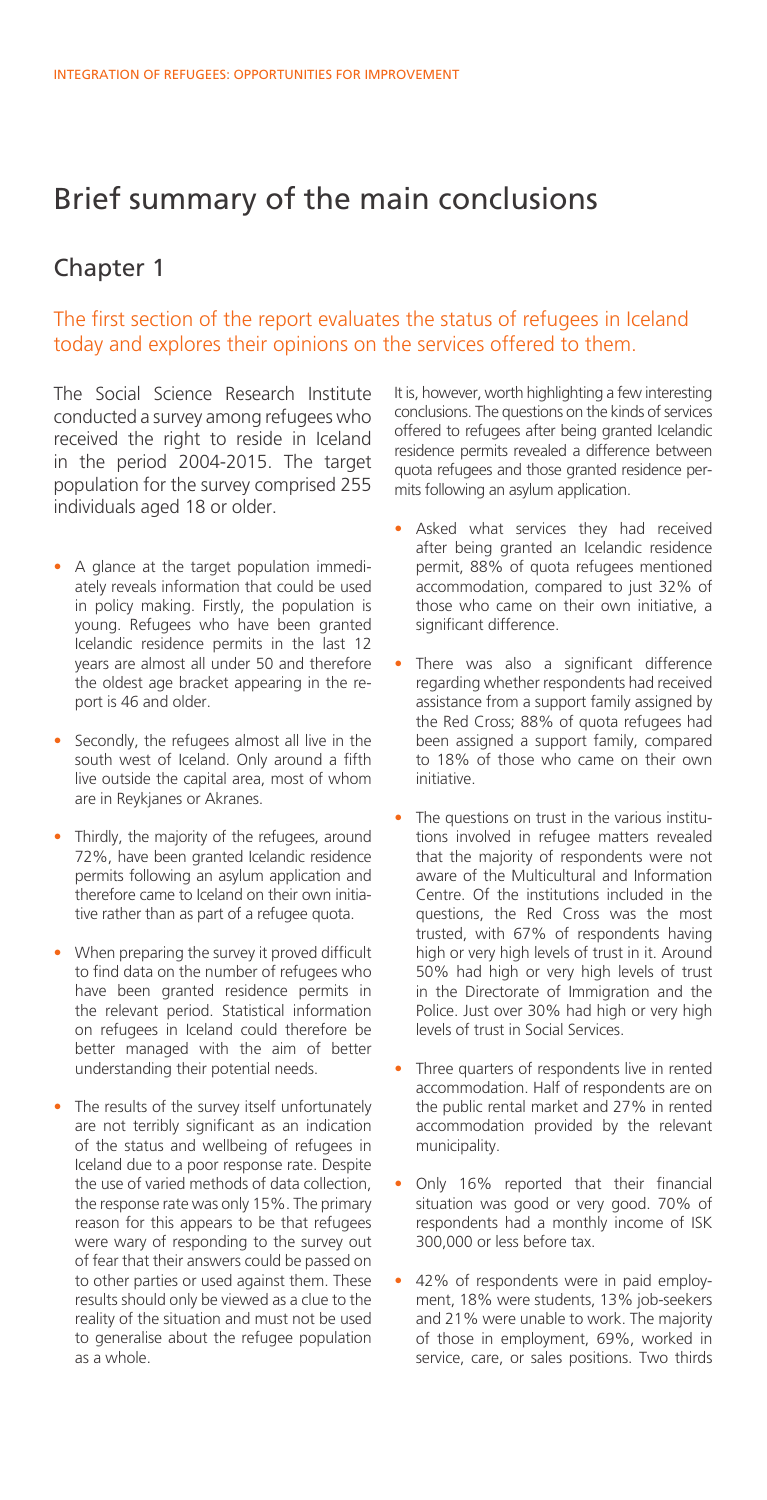of these people were somewhat, very or completely satisfied with their work.

- Respondents were not greatly worried about losing their jobs (72% had little or no worry of this) and all of those who were unemployed believed that it was likely or very likely that they would find work. The majority of those able to work, 70%, were interested in starting their own business.
- Around half of respondents said that they understood and spoke Icelandic very or quite well. All respondents, however, were interested in learning the language better. The answers to the questions on services needed and the use of education as well as the comments at the end of the survey indicate that proficiency in Icelandic was connected to most other factors in integration and that many respondents believed more instruction in Icelandic was needed.
- Questions about refugees' experience of prejudice revealed that the primary contexts for prejudice and discrimination were hiring (46%), at work (47%), in education (43%) and in public (43%).
- Despite this, 73% of respondents reported that they were somewhat or very happy and the majority of respondents, 83%, said that Iceland was the place they most wanted to live.

The Social Science Research Institute also conducted focus group research amongst refugees in Iceland in order to discuss their experiences and views of the services they had been provided since coming to Iceland. This led to many interesting suggestions for potential improvements, the most significant of which follow below.

- Participants agreed that proficiency in Icelandic was the key to Icelandic society. Participants pointed out that there was not enough instruction in Icelandic and that lessons were not sufficiently tailored to individual needs.
- Participants believed that there should be better access to important information and pointed out that refugees should be included in the process of organising support services and the provision of information.
- Participants in the focus groups reported that they were unsure which support services they had a right to and that there was little consistency in services provided. They believed that greater collaboration was required between the institutions involved in refugee services.
- They pointed out that it was important to provide equal access to support families and assistance with finding accommodation.
- Participants unanimously agreed that academic and career counselling services needed to be expanded significantly. They agreed that personal integration plans should be created for each individual refugee.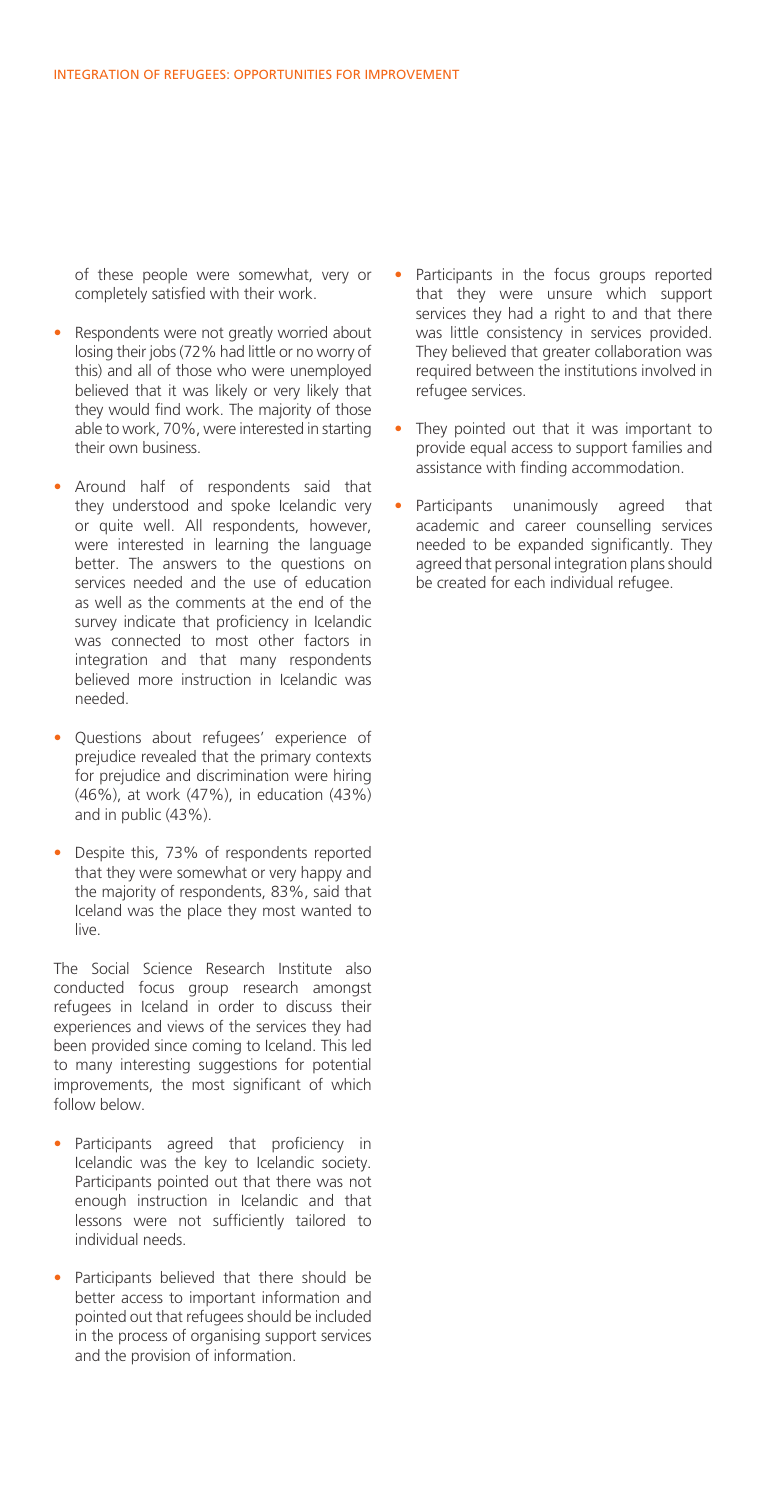# Chapter 2

The second chapter comprises analysis of interviews conducted with eight individuals who work in the day-to-day integration of refugees. Analysis is split into six themes, including a comparison of the refugee services available in Iceland compared to Sweden, Norway and Denmark. Below is a summary of the primary conclusions.

#### **Long-term strategy and organisation**

- The interviewees emphasised that a longterm strategy for refugee affairs was required. The objectives of integration should be clearer and more systematic and the division of responsibilities between institutions should be better defined.
- **•**  The comparative section reveals that Sweden, Norway and Denmark have specific laws on integration stipulating the rights and responsibilities of refugees and the role of public institutions in integration. There are no such laws in Iceland.

#### **Human resources and communication of information**

**•**  Three important areas for improvement were identified: the loss of specialist knowledge due to a lack of long-term strategy; the flow of information and knowledge between institutions, and general public education in order to combat prejudice against refugees, asylum seekers and immigrants.

#### **Employment and education opportunities**

- **•**  It was pointed out that the Directorate of Labour should be more involved in the integration process and more specific measures developed to help refugees get onto the job market. It is also important to make it easier for refugees to have their education evaluated here in Iceland.
- **•**  If we look at Sweden, Norway and Denmark, we can see that many more measures have been developed there to help people get onto the job market than in Iceland; these countries also have much more experience of receiving refugees than Iceland. The comparative countries emphasise workrelated language courses and diverse labour initiatives which are incorporated into personal integration plans.

#### **Interpreting services**

The interviewees considered that good interpreting services were the main prerequisite for good refugee services. It was pointed out that these are lacking in Iceland, both with regards to interpreter education and the use of interpreting at public institutions.

• In Norway and Sweden, interpreting services are managed more systematically than in Denmark and Iceland – the state manages the education of interpreters and maintains a register of qualified interpreters for state employees to refer to.

#### **Accommodation**

- The interviewees agreed that the fact that refugees did not receive the same services with regards to accommodation created inequality; services differ depending on whether an individual is a quota refugee or came to Iceland to apply for asylum. Services should be organised such that everyone is offered the same kind of assistance in finding accommodation and furnishings.
- In all the comparative countries there is a specific system whereby one institution is responsible for assigning accommodation to refugees who have been granted a residence permit, whether they be quota refugees or those who came on their own initiative.

#### **Equality**

- The interviewees all believed that refugee services must be reviewed with the aim of levelling the playing field and preventing the two-tier system that has emerged for the two groups. Having different guidelines for these two groups simply causes difficulties in providing services.
- It was suggested that the current system be amended and emphasis placed on creating a single system for everyone that would allow services to be tailored to the individual, depending on how much help each person requires to integrate into Icelandic society.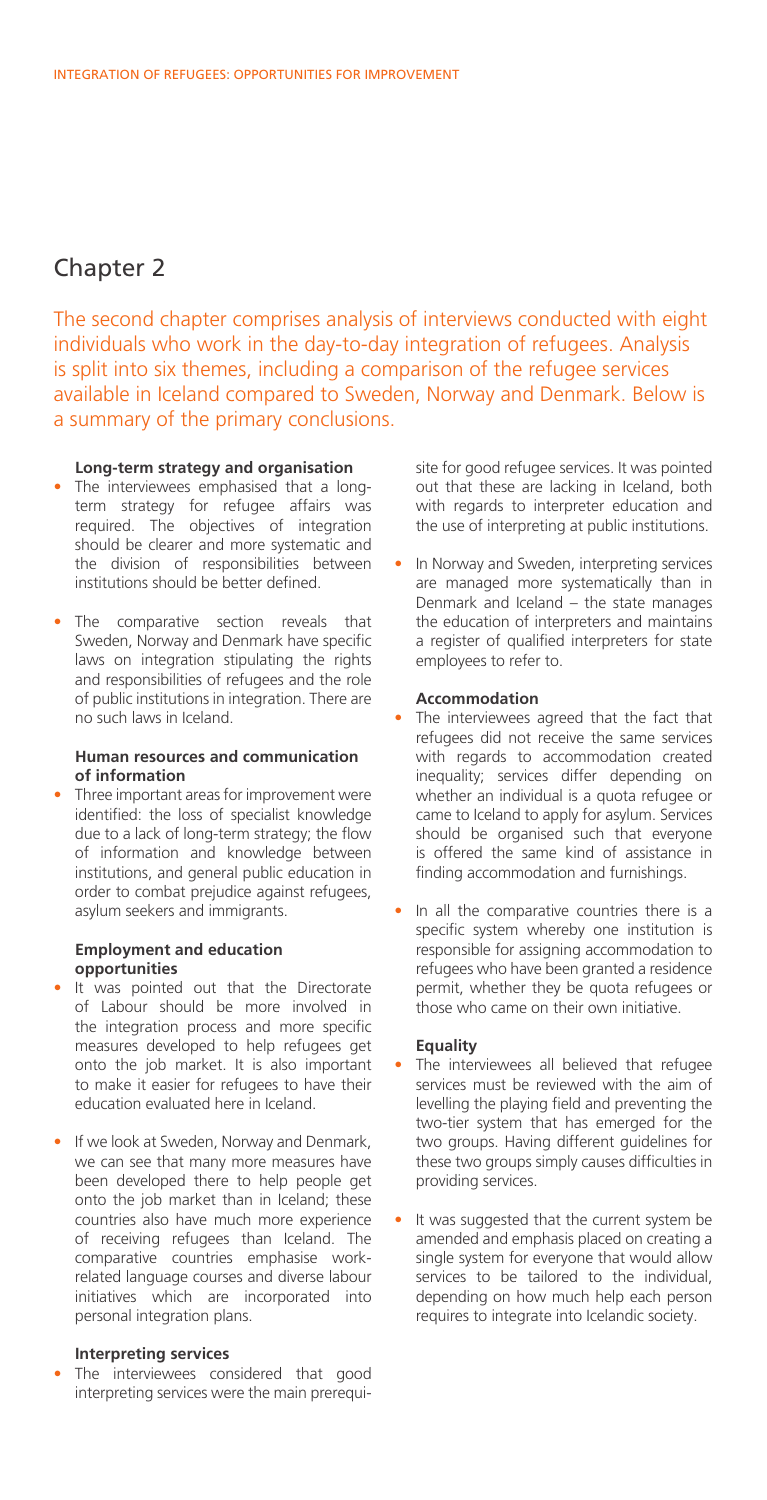## Chapter 3

The third chapter of the report looks at the division of responsibilities between ministries and institutions with regards to refugee and immigrant affairs, as well as proposed amendments with the aim of creating more consistent and efficient government.

- **•**  Although the affairs of foreigners and immigrants overlap, they are legally divided into two categories (foreigners and immigrants, the latter of which includes refugees resident in Iceland) or even three, if the right to work is considered to be a separate category. These groups are primarily managed by two government ministries, with more ministries involved.
- **•**  Political matters regarding foreigners have been divided between government ministries in a similar way over the years.
- The Ministry of the Interior is responsible for the entry of foreigners into the country, permission to enter the country and the right to reside, including evaluating whether people who come to Iceland to seek asylum are refugees.
- **•**  The Ministry of Welfare is responsible for social matters once foreigners have been granted an Icelandic residence permit – this applies equally to immigrants and refugees, who after a certain point become immigrants.
- The responsibilities of the ministries are therefore related and overlap temporarily, since the Ministry of the Interior is responsible for those asylum seekers who have come to Iceland to apply for international protection. These responsibilities includes providing accommodation, social assistance and access to healthcare, as well as other services while their applications are being processed.
- The proposals presented here do not go so far as to suggest that all responsibilities regarding foreigners should be assigned to one ministry, as is the case in some of our neighbouring countries, but it was suggested that attempts should be made to simplify the matter as far as possible. Here, the primary considerations should be factors such as quality, security and long-term strategic planning in immigrant affairs.

The proposals presented here assume that the Directorate of Immigration in its current form would be discontinued. It was suggested that the collaborative framework should be reorganised, assuming the involvement of a few ministries, state institutions and municipalities, as well as services provided by organisations. The leading institutions would be the Ministry of Welfare and the Ministry of the Interior, in an organised collaborative framework that has been termed 'joinedup government'. With this collaboration between key ministries, a single institution would be formed responsible for providing information, processing applications and organising and coordinating all services for foreigners, immigrants, asylum seekers and refugees in one place, i.e. a 'one-stop shop'.